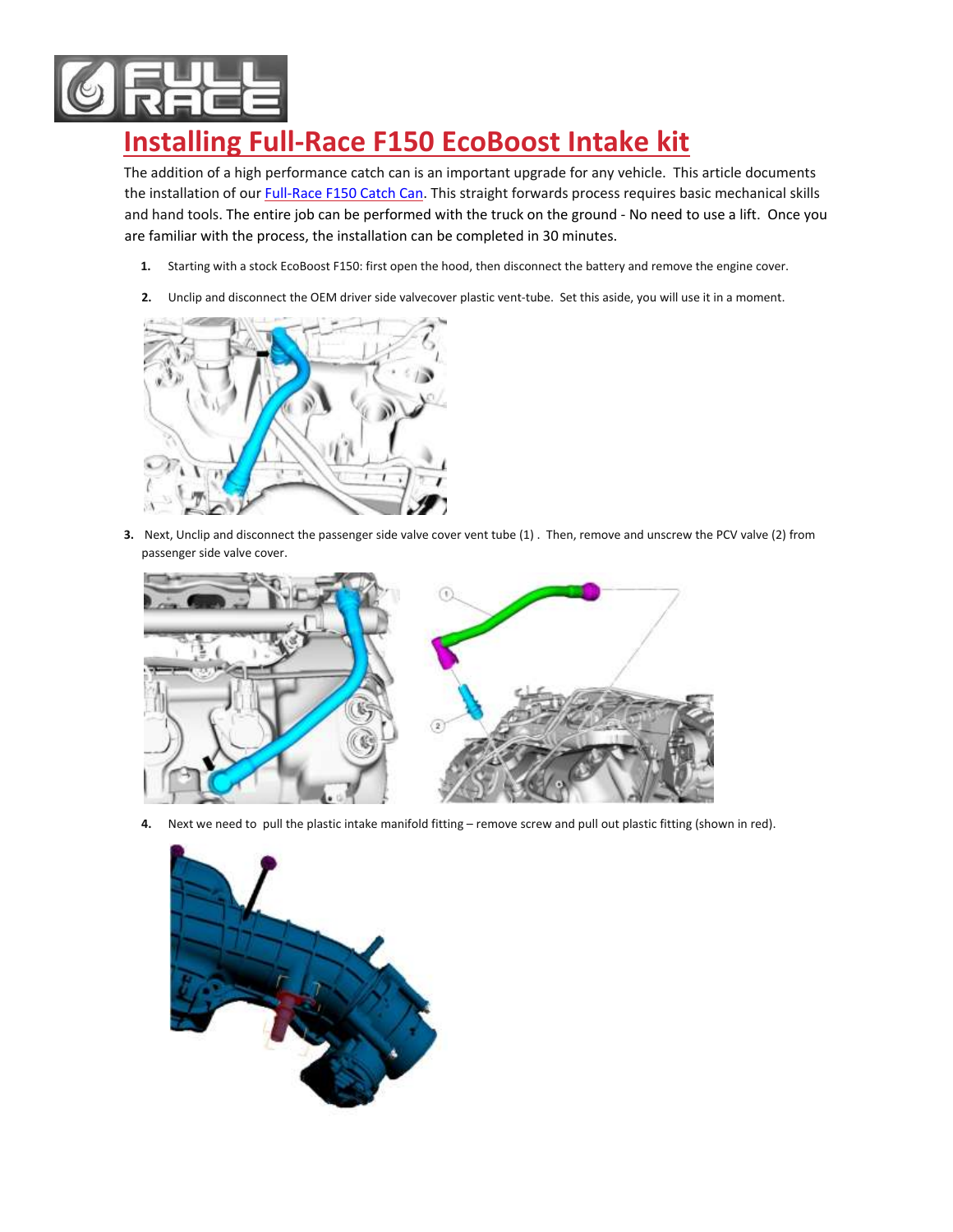**5.** Replace with the Full-Race delete plug.



**–OR- Note: if you use an external BOV and aftermarket Intercooler, this plug will be used as your BOV vacuum port.**



**6.** Using a small pick tool or screw driver, remove the spring and check valve from the PCV. Now is a good time to use a drill bit and remove this "step" to enlarge the opening. (Drilling is not mandatory). Reinstall gutted-PCV valve in RHS valve cover.

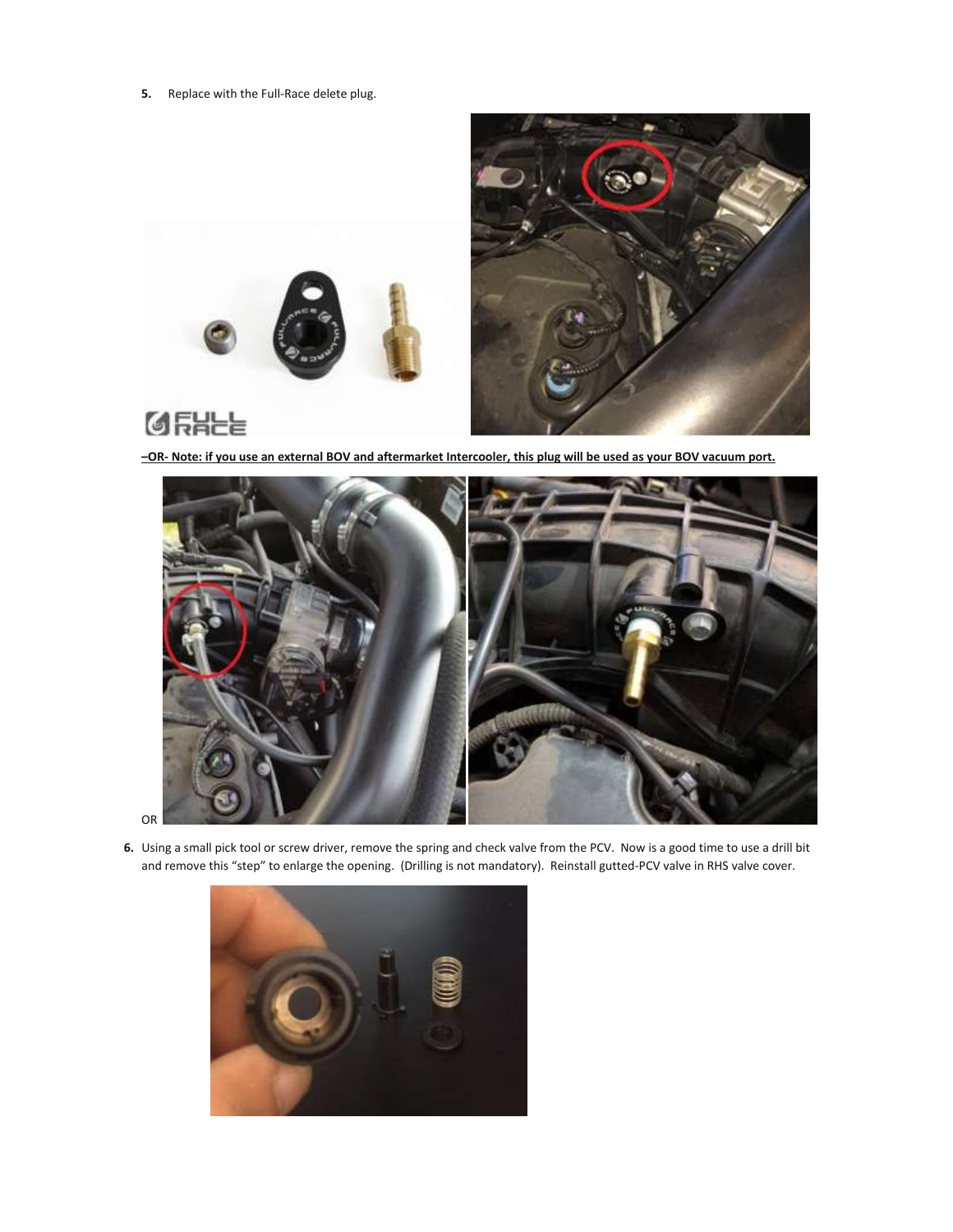**7.** Now, get ready to mount the Catch Can on the truck - using the cowl screws. Install the drain valve on the lower corner of the catch can - and be careful not to drop or lose the screws!

## **2011-2014 F150:**





**2015+:**



**8.** Remove the plastic Quick-Disconnect fittings (shown in purple) from the vent hoses (green). We recommend to use a heat gun, but a sharp razor blade can work also. Save the fittings, discard the hose.

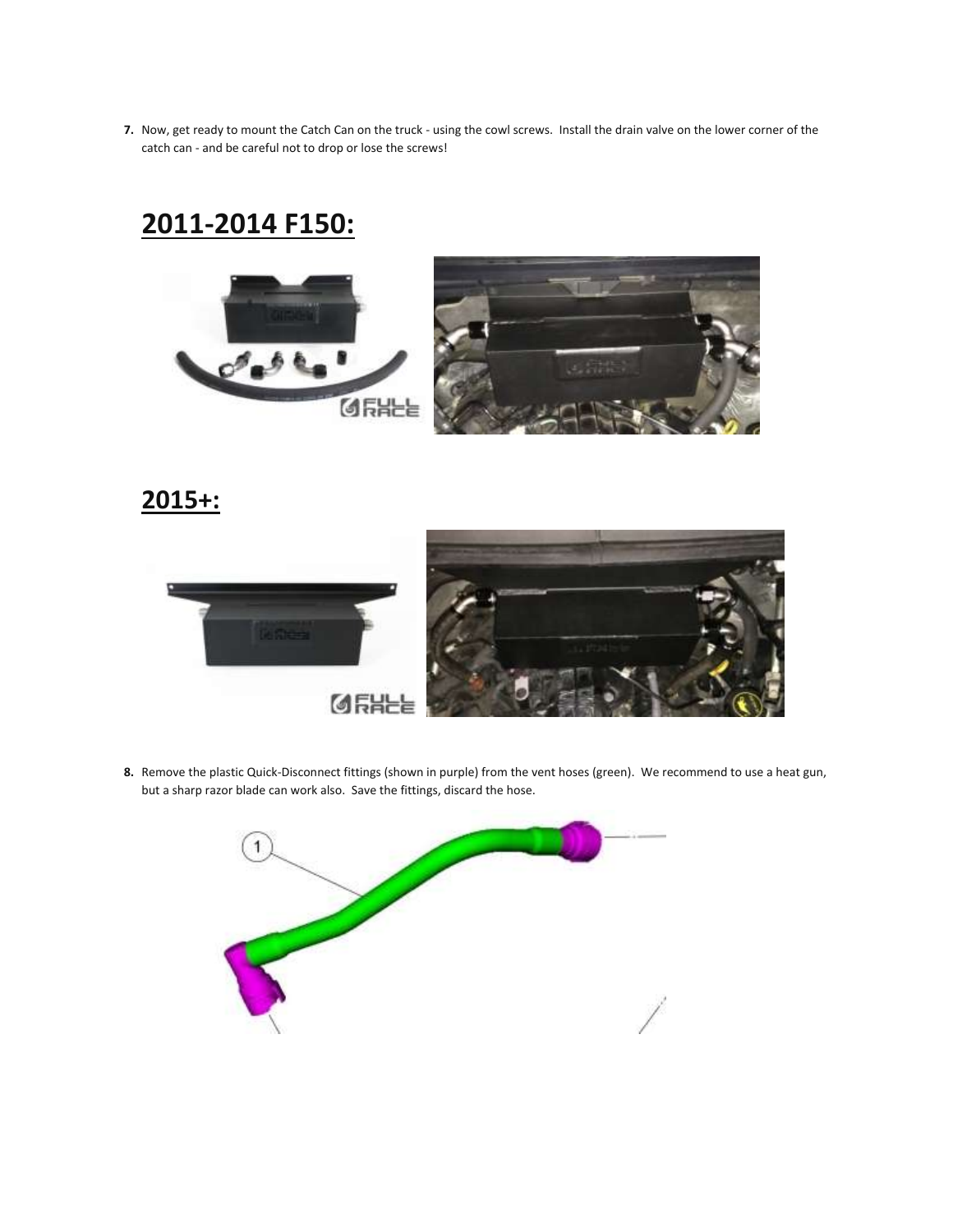**9.** Install the straight fittings on the valve covers and cut the hose to fit.

**Note: 2015+ Vehicles must retain the crankcase flow sensor.**

## **2011-2014:**